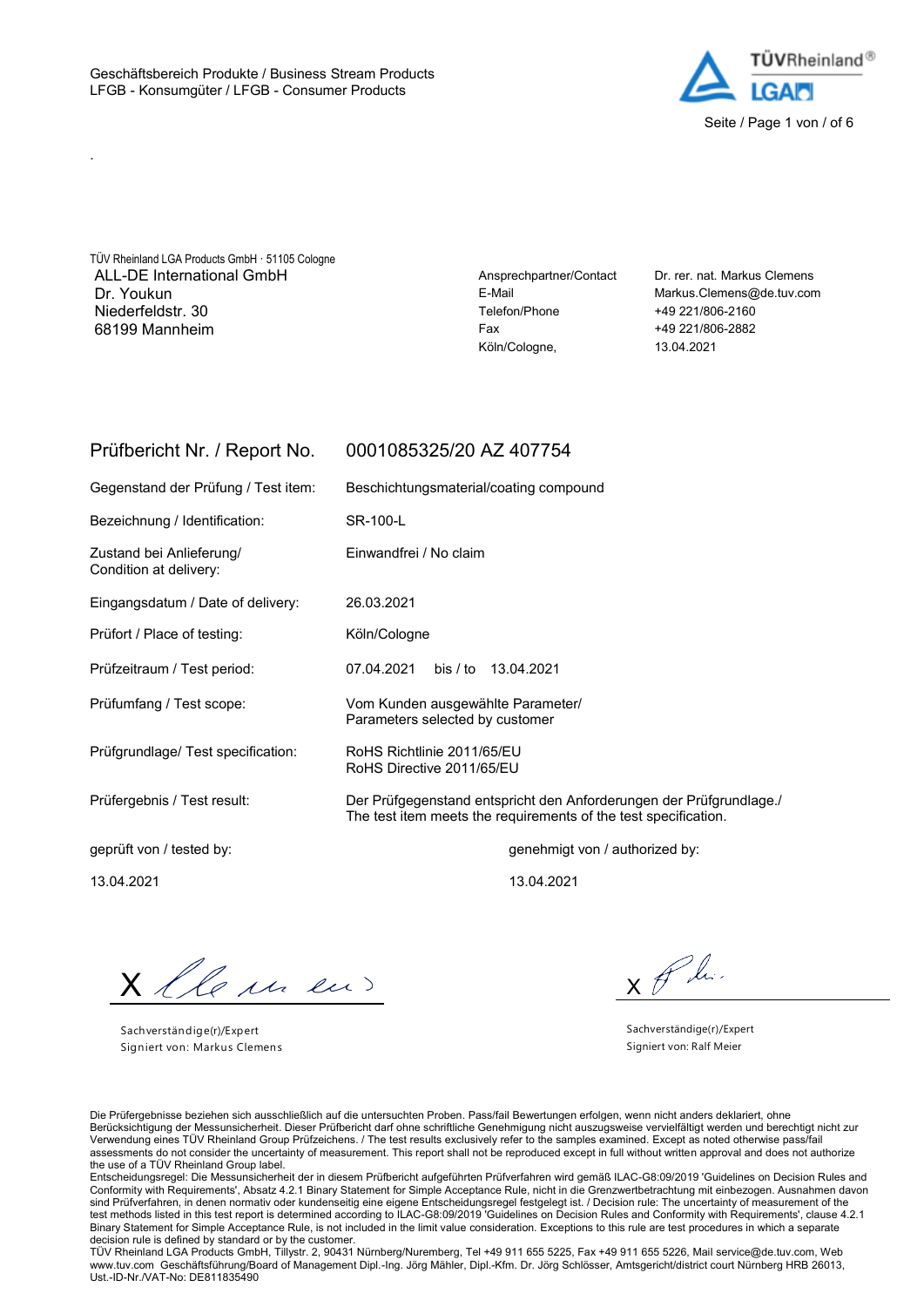Geschäftsbereich Produkte / Business Stream Products LFGB - Konsumgüter / LFGB - Consumer Products



Datum / Date:

Prüfbericht Nr. / Report No.: 0001085325/20 AZ 407754<br>Datum / Date: 13.04.2021<br>

# **Fotodokumentation / Photo documentation**

### **Bild / picture 1: SR-100-L**

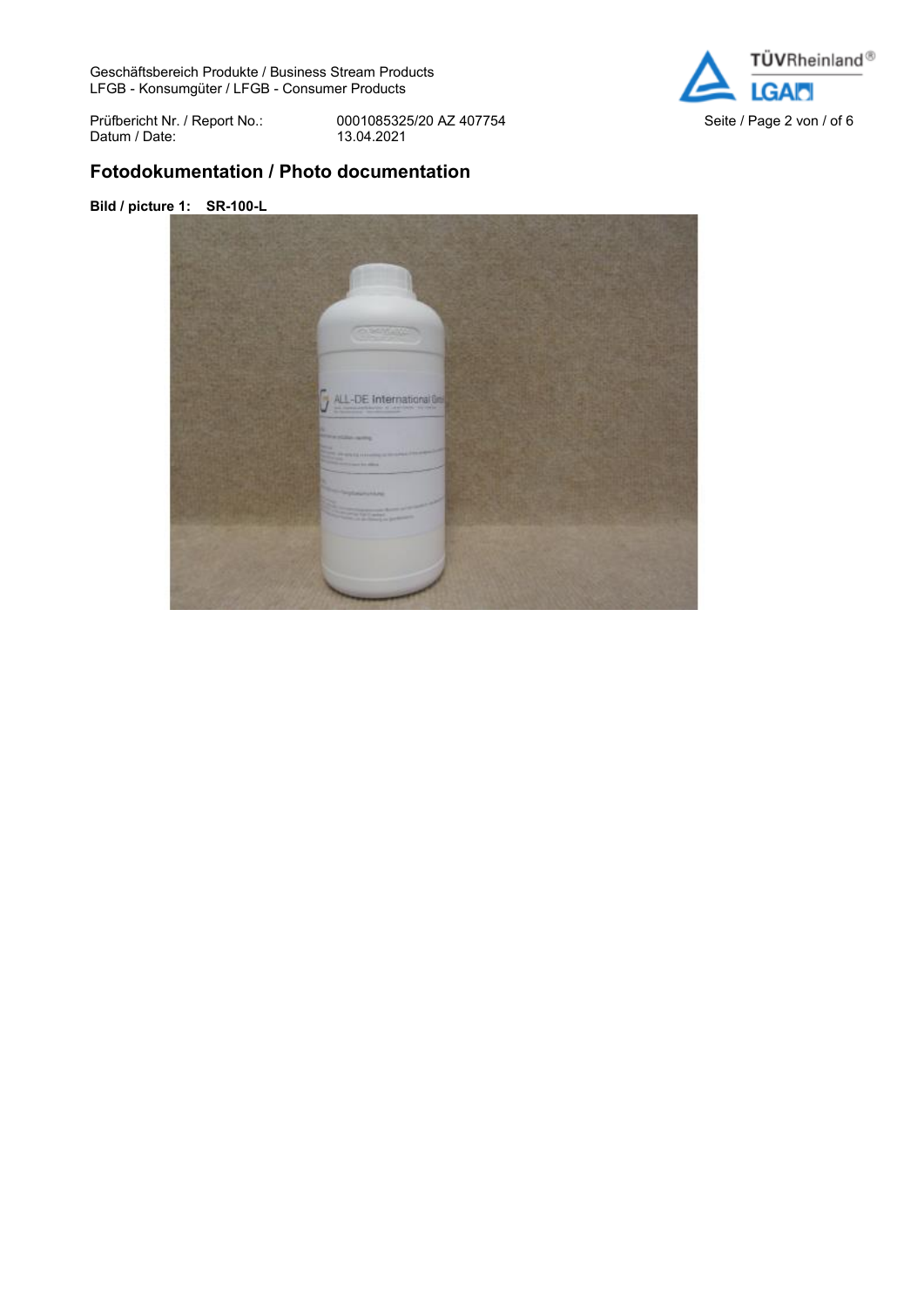Geschäftsbereich Produkte / Business Stream Products LFGB - Konsumgüter / LFGB - Consumer Products



Prüfbericht Nr. / Report No.: 0001085325/20 AZ 407754<br>Datum / Date: 13.04.2021<br> Datum / Date:

# **Materiallisten / List of materials**

| Artikel/<br><b>Article</b> | Artikelbezeichnung/Article name |
|----------------------------|---------------------------------|
|                            | $-100 -$                        |

| Mat.Nr.<br>No. | Artikel/<br><b>Article</b> | <b>Komponente / Component</b>   | <b>Material</b>                         | <b>IFarbe / Colour</b> |
|----------------|----------------------------|---------------------------------|-----------------------------------------|------------------------|
| 001            |                            | IGetrockneter Film / dried film | sonstiges Material / other<br>Imaterial |                        |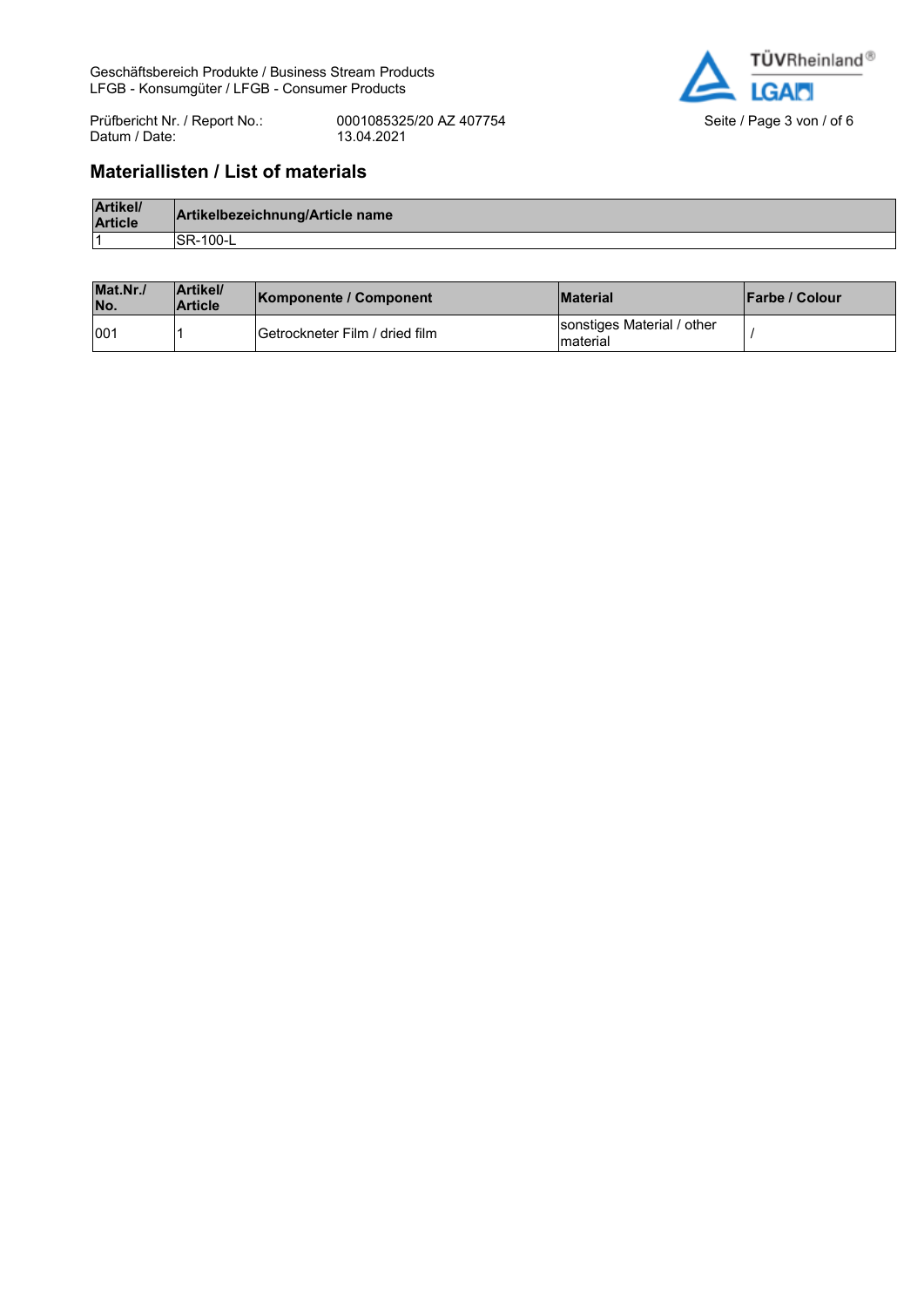Prüfbericht Nr. / Report No.: 0001085325/20 AZ 407754<br>Datum / Date: 13.04.2021<br> Datum / Date:



# **Ergebnisse / Results**

| <b>Mat. 001</b><br>composition<br>Probennummer / Sample No.<br>407754-003<br>Einheit / Unit<br>mg/kg<br><b>Flammschutzmittel ROHS / Flame</b><br>retardant substances ROHS<br>Summe PBB / Sum PBB<br>n.n./n.d.<br>Monobrombiphenyl / Monobromobiphenyls<br>$5$<br>Dibrombiphenyl / Dibromobiphenyls<br>$5$<br>Tribrombiphenyl / Tribromobiphenyls<br>$5$<br>Tetrabrombiphenyl / Tetrabromobiphenyls<br>$5$<br>Pentabrombiphenyl / Pentabromobiphenyls<br>$5$<br>Hexabrombiphenyl / Hexabromobiphenyls<br>$5$<br>Heptabrombiphenyl / Heptabromobiphenyls<br>$5$<br>Octabrombiphenyl / Octabromobiphenyls<br>$5$<br>Nonabrombiphenyl / Nonabromobiphenyls<br>$5$<br>$5$<br>Decabrombiphenyl / Decabromobiphenyls<br>Summe PBDE / Sum PBDE<br>n.n./n.d.<br>Monobromdiphenylether /<br>$5$<br>Monobromodiphenyl ethers<br>Dibromdiphenylether / Dibromodiphenyl<br>$5$<br>ethers<br>Tribromdiphenylether / Tribromodiphenyl<br>$5$<br>ethers<br>Tetrabromdiphenylether / Tetrabromodiphenyl<br>$5$<br>ethers<br>Pentabromdiphenylether /<br>$5$<br>Pentabromodiphenyl ethers<br>Hexabromdiphenylether / Hexabromodiphenyl<br>$5$<br>ethers<br>Heptabromdiphenylether /<br>$5$<br>Heptabromodiphenyl ethers<br>Octabromdiphenylether / Octabromodiphenyl<br>$5$<br>ethers<br>Nonabromdiphenylether / Nonabromodiphenyl<br>$5$<br>ethers | Flammschutzmittel, bromierte Biphenyle und Biphenylether / Flame retardants, brominated biphenyls and biphenyl ether |  |  |  |  |  |  |
|------------------------------------------------------------------------------------------------------------------------------------------------------------------------------------------------------------------------------------------------------------------------------------------------------------------------------------------------------------------------------------------------------------------------------------------------------------------------------------------------------------------------------------------------------------------------------------------------------------------------------------------------------------------------------------------------------------------------------------------------------------------------------------------------------------------------------------------------------------------------------------------------------------------------------------------------------------------------------------------------------------------------------------------------------------------------------------------------------------------------------------------------------------------------------------------------------------------------------------------------------------------------------------------------------------------------------------|----------------------------------------------------------------------------------------------------------------------|--|--|--|--|--|--|
|                                                                                                                                                                                                                                                                                                                                                                                                                                                                                                                                                                                                                                                                                                                                                                                                                                                                                                                                                                                                                                                                                                                                                                                                                                                                                                                                    | Zusammensetzung der Probe / Sample                                                                                   |  |  |  |  |  |  |
|                                                                                                                                                                                                                                                                                                                                                                                                                                                                                                                                                                                                                                                                                                                                                                                                                                                                                                                                                                                                                                                                                                                                                                                                                                                                                                                                    |                                                                                                                      |  |  |  |  |  |  |
|                                                                                                                                                                                                                                                                                                                                                                                                                                                                                                                                                                                                                                                                                                                                                                                                                                                                                                                                                                                                                                                                                                                                                                                                                                                                                                                                    |                                                                                                                      |  |  |  |  |  |  |
|                                                                                                                                                                                                                                                                                                                                                                                                                                                                                                                                                                                                                                                                                                                                                                                                                                                                                                                                                                                                                                                                                                                                                                                                                                                                                                                                    |                                                                                                                      |  |  |  |  |  |  |
|                                                                                                                                                                                                                                                                                                                                                                                                                                                                                                                                                                                                                                                                                                                                                                                                                                                                                                                                                                                                                                                                                                                                                                                                                                                                                                                                    |                                                                                                                      |  |  |  |  |  |  |
|                                                                                                                                                                                                                                                                                                                                                                                                                                                                                                                                                                                                                                                                                                                                                                                                                                                                                                                                                                                                                                                                                                                                                                                                                                                                                                                                    |                                                                                                                      |  |  |  |  |  |  |
|                                                                                                                                                                                                                                                                                                                                                                                                                                                                                                                                                                                                                                                                                                                                                                                                                                                                                                                                                                                                                                                                                                                                                                                                                                                                                                                                    |                                                                                                                      |  |  |  |  |  |  |
|                                                                                                                                                                                                                                                                                                                                                                                                                                                                                                                                                                                                                                                                                                                                                                                                                                                                                                                                                                                                                                                                                                                                                                                                                                                                                                                                    |                                                                                                                      |  |  |  |  |  |  |
|                                                                                                                                                                                                                                                                                                                                                                                                                                                                                                                                                                                                                                                                                                                                                                                                                                                                                                                                                                                                                                                                                                                                                                                                                                                                                                                                    |                                                                                                                      |  |  |  |  |  |  |
|                                                                                                                                                                                                                                                                                                                                                                                                                                                                                                                                                                                                                                                                                                                                                                                                                                                                                                                                                                                                                                                                                                                                                                                                                                                                                                                                    |                                                                                                                      |  |  |  |  |  |  |
|                                                                                                                                                                                                                                                                                                                                                                                                                                                                                                                                                                                                                                                                                                                                                                                                                                                                                                                                                                                                                                                                                                                                                                                                                                                                                                                                    |                                                                                                                      |  |  |  |  |  |  |
|                                                                                                                                                                                                                                                                                                                                                                                                                                                                                                                                                                                                                                                                                                                                                                                                                                                                                                                                                                                                                                                                                                                                                                                                                                                                                                                                    |                                                                                                                      |  |  |  |  |  |  |
|                                                                                                                                                                                                                                                                                                                                                                                                                                                                                                                                                                                                                                                                                                                                                                                                                                                                                                                                                                                                                                                                                                                                                                                                                                                                                                                                    |                                                                                                                      |  |  |  |  |  |  |
|                                                                                                                                                                                                                                                                                                                                                                                                                                                                                                                                                                                                                                                                                                                                                                                                                                                                                                                                                                                                                                                                                                                                                                                                                                                                                                                                    |                                                                                                                      |  |  |  |  |  |  |
|                                                                                                                                                                                                                                                                                                                                                                                                                                                                                                                                                                                                                                                                                                                                                                                                                                                                                                                                                                                                                                                                                                                                                                                                                                                                                                                                    |                                                                                                                      |  |  |  |  |  |  |
|                                                                                                                                                                                                                                                                                                                                                                                                                                                                                                                                                                                                                                                                                                                                                                                                                                                                                                                                                                                                                                                                                                                                                                                                                                                                                                                                    |                                                                                                                      |  |  |  |  |  |  |
|                                                                                                                                                                                                                                                                                                                                                                                                                                                                                                                                                                                                                                                                                                                                                                                                                                                                                                                                                                                                                                                                                                                                                                                                                                                                                                                                    |                                                                                                                      |  |  |  |  |  |  |
|                                                                                                                                                                                                                                                                                                                                                                                                                                                                                                                                                                                                                                                                                                                                                                                                                                                                                                                                                                                                                                                                                                                                                                                                                                                                                                                                    |                                                                                                                      |  |  |  |  |  |  |
|                                                                                                                                                                                                                                                                                                                                                                                                                                                                                                                                                                                                                                                                                                                                                                                                                                                                                                                                                                                                                                                                                                                                                                                                                                                                                                                                    |                                                                                                                      |  |  |  |  |  |  |
|                                                                                                                                                                                                                                                                                                                                                                                                                                                                                                                                                                                                                                                                                                                                                                                                                                                                                                                                                                                                                                                                                                                                                                                                                                                                                                                                    |                                                                                                                      |  |  |  |  |  |  |
|                                                                                                                                                                                                                                                                                                                                                                                                                                                                                                                                                                                                                                                                                                                                                                                                                                                                                                                                                                                                                                                                                                                                                                                                                                                                                                                                    |                                                                                                                      |  |  |  |  |  |  |
|                                                                                                                                                                                                                                                                                                                                                                                                                                                                                                                                                                                                                                                                                                                                                                                                                                                                                                                                                                                                                                                                                                                                                                                                                                                                                                                                    |                                                                                                                      |  |  |  |  |  |  |
|                                                                                                                                                                                                                                                                                                                                                                                                                                                                                                                                                                                                                                                                                                                                                                                                                                                                                                                                                                                                                                                                                                                                                                                                                                                                                                                                    |                                                                                                                      |  |  |  |  |  |  |
|                                                                                                                                                                                                                                                                                                                                                                                                                                                                                                                                                                                                                                                                                                                                                                                                                                                                                                                                                                                                                                                                                                                                                                                                                                                                                                                                    |                                                                                                                      |  |  |  |  |  |  |
|                                                                                                                                                                                                                                                                                                                                                                                                                                                                                                                                                                                                                                                                                                                                                                                                                                                                                                                                                                                                                                                                                                                                                                                                                                                                                                                                    |                                                                                                                      |  |  |  |  |  |  |
|                                                                                                                                                                                                                                                                                                                                                                                                                                                                                                                                                                                                                                                                                                                                                                                                                                                                                                                                                                                                                                                                                                                                                                                                                                                                                                                                    |                                                                                                                      |  |  |  |  |  |  |
|                                                                                                                                                                                                                                                                                                                                                                                                                                                                                                                                                                                                                                                                                                                                                                                                                                                                                                                                                                                                                                                                                                                                                                                                                                                                                                                                    |                                                                                                                      |  |  |  |  |  |  |
|                                                                                                                                                                                                                                                                                                                                                                                                                                                                                                                                                                                                                                                                                                                                                                                                                                                                                                                                                                                                                                                                                                                                                                                                                                                                                                                                    |                                                                                                                      |  |  |  |  |  |  |
|                                                                                                                                                                                                                                                                                                                                                                                                                                                                                                                                                                                                                                                                                                                                                                                                                                                                                                                                                                                                                                                                                                                                                                                                                                                                                                                                    |                                                                                                                      |  |  |  |  |  |  |
|                                                                                                                                                                                                                                                                                                                                                                                                                                                                                                                                                                                                                                                                                                                                                                                                                                                                                                                                                                                                                                                                                                                                                                                                                                                                                                                                    |                                                                                                                      |  |  |  |  |  |  |
|                                                                                                                                                                                                                                                                                                                                                                                                                                                                                                                                                                                                                                                                                                                                                                                                                                                                                                                                                                                                                                                                                                                                                                                                                                                                                                                                    |                                                                                                                      |  |  |  |  |  |  |
|                                                                                                                                                                                                                                                                                                                                                                                                                                                                                                                                                                                                                                                                                                                                                                                                                                                                                                                                                                                                                                                                                                                                                                                                                                                                                                                                    |                                                                                                                      |  |  |  |  |  |  |
|                                                                                                                                                                                                                                                                                                                                                                                                                                                                                                                                                                                                                                                                                                                                                                                                                                                                                                                                                                                                                                                                                                                                                                                                                                                                                                                                    |                                                                                                                      |  |  |  |  |  |  |
|                                                                                                                                                                                                                                                                                                                                                                                                                                                                                                                                                                                                                                                                                                                                                                                                                                                                                                                                                                                                                                                                                                                                                                                                                                                                                                                                    |                                                                                                                      |  |  |  |  |  |  |
|                                                                                                                                                                                                                                                                                                                                                                                                                                                                                                                                                                                                                                                                                                                                                                                                                                                                                                                                                                                                                                                                                                                                                                                                                                                                                                                                    |                                                                                                                      |  |  |  |  |  |  |
|                                                                                                                                                                                                                                                                                                                                                                                                                                                                                                                                                                                                                                                                                                                                                                                                                                                                                                                                                                                                                                                                                                                                                                                                                                                                                                                                    | Decabromdiphenylether / Decabromodiphenyl                                                                            |  |  |  |  |  |  |
| $5$<br>ether                                                                                                                                                                                                                                                                                                                                                                                                                                                                                                                                                                                                                                                                                                                                                                                                                                                                                                                                                                                                                                                                                                                                                                                                                                                                                                                       |                                                                                                                      |  |  |  |  |  |  |

n.n./n.d. nicht nachweisbar / not detectable

Grenzwerte gemäß RoHS Richtlinie 2011/65/EU: PBB 0,1% (1000 mg/kg), PBDE 0,1% (1000 mg/kg)

Limits according to RoHS Directive 2011/65/EU: PBB 0,1% (1000 mg/kg), PBDE 0,1% (1000 mg/kg)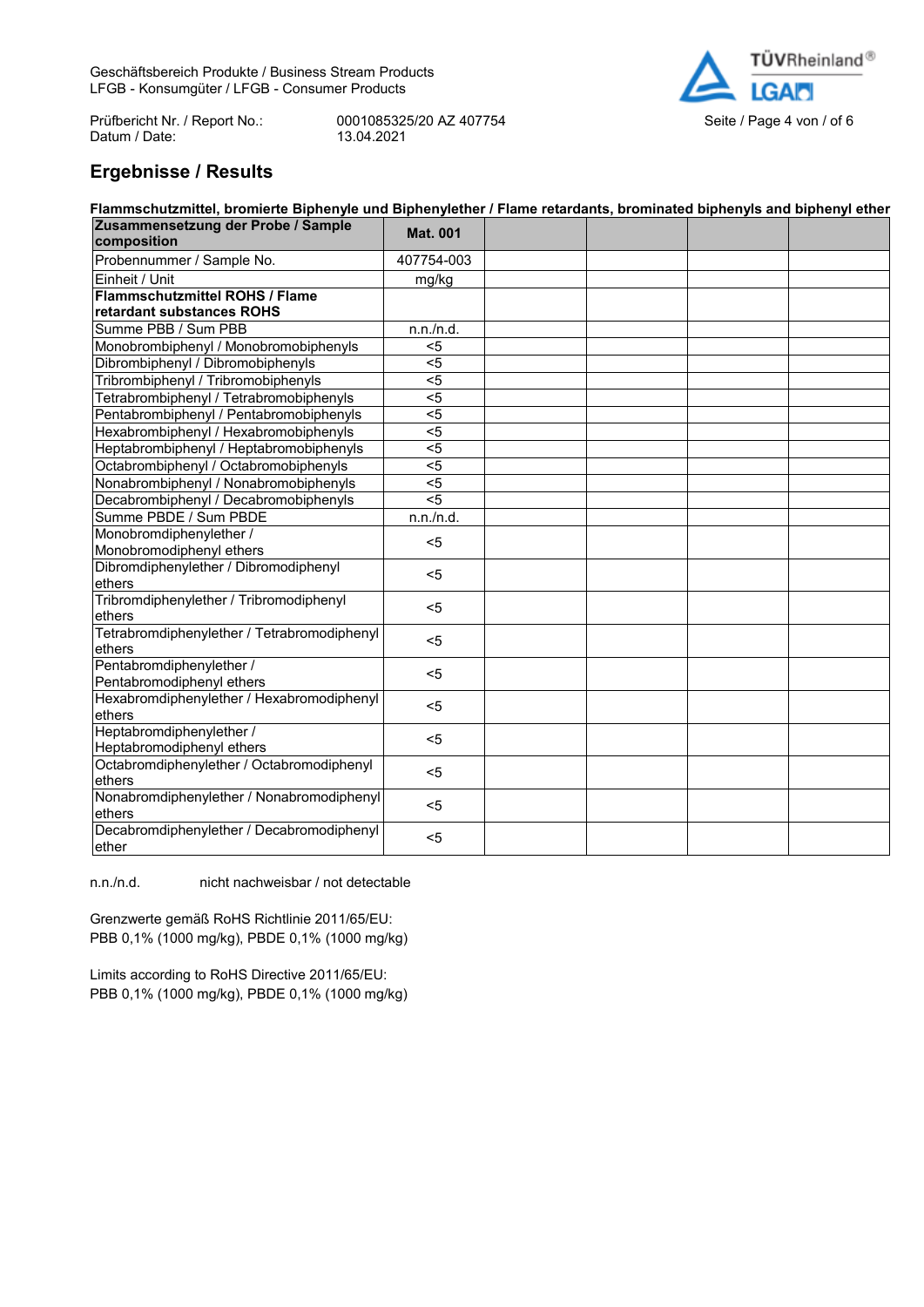Geschäftsbereich Produkte / Business Stream Products LFGB - Konsumgüter / LFGB - Consumer Products



Prüfbericht Nr. / Report No.: 0001085325/20 AZ 407754 Seite / Page 5 von / of 6<br>Datum / Date: 13.04.2021 Datum / Date:

#### **Phthalate / Phthalates**

| Zusammensetzung der Probe / Sample<br>composition                      |          | <b>Mat. 001</b> |  |  |
|------------------------------------------------------------------------|----------|-----------------|--|--|
| Probennummer / Sample No.                                              | CAS-Nr.  | 407754-002      |  |  |
| Einheit / Unit                                                         |          | $\%$            |  |  |
| <b>Phthalate / Phthalates</b>                                          |          |                 |  |  |
| Di-(2-ethylhexyl)phthalat, DEHP /<br>Bis-(2-ethylhexyl)phthalate, DEHP | 117-81-7 | < 0.01          |  |  |
| Dibutylphthalat, DBP / Dibutylphthalate, DBP                           | 84-74-2  | < 0.01          |  |  |
| Benzylbutylphthalat, BBP /<br>Benzylbutylphthalate, BBP                | 85-68-7  | < 0.01          |  |  |
| Diisobutylphthalat, DIBP / Diisobutylphthalate,<br><b>DIBP</b>         | 84-69-5  | < 0.01          |  |  |

n.n./n.d. nicht nachweisbar / not detectable

Grenzwerte gemäß Richtlinie 2011/65/EU in Verbindung mit delegierter Richtlinie (EU) 2015/863 (gültig ab 22.07.2019): Di-(2-ethylhexyl)phthalat - DEHP 0,1 % Dibutylphthalat - DBP 0,1% Benzylbutylphthalat - BBP 0,1% Diisobutylphthalat - DIBP 0,1%

Limits according to Directive 2011/65/EU in combination with delegated Directive (EU) 2015/863 (valid from 22.07.2019): Bis-(2-ethylhexyl)phthalate - DEHP 0.1% Dibutylphthalate - DBP 0.1% Benzylbutylphthalate - BBP 0.1% Diisobutylphthalate - DIBP 0.1%

#### **RoHS, Metalle nasschemisch / RoHS, metals wet-chemical**

| Zusammensetzung der Probe / Sample<br>composition | <b>Mat. 001</b> |  |  |
|---------------------------------------------------|-----------------|--|--|
| Probennummer / Sample No.                         | 407754-001      |  |  |
| Einheit / Unit                                    | mg/kg           |  |  |
| Metalle, RoHS / Metals, RoHS                      |                 |  |  |
| Blei / Lead                                       | ~10             |  |  |
| Quecksilber / Mercury                             | ~10             |  |  |
| Chrom, gesamt / Chromium, total                   | 49              |  |  |
| Cadmium / Cadmium                                 | ~10             |  |  |

Grenzwerte gemäß Richtlinie 2011/65/EU: Blei 1000 mg/kg (0,1 %) Quecksilber 1000 mg/kg (0,1 %) Chrom(VI) 1000 mg/kg (0,1 %) Cadmium 100 mg/kg (0,01 %)

Limits according to RoHS Directive 2011/65/EU: Lead 1000 mg/kg (0.1 %) Mercury 1000 mg/kg (0.1 %) Chromium (VI) 1000 mg/kg (0.1 %) Cadmium 100 mg/kg (0.01 %)